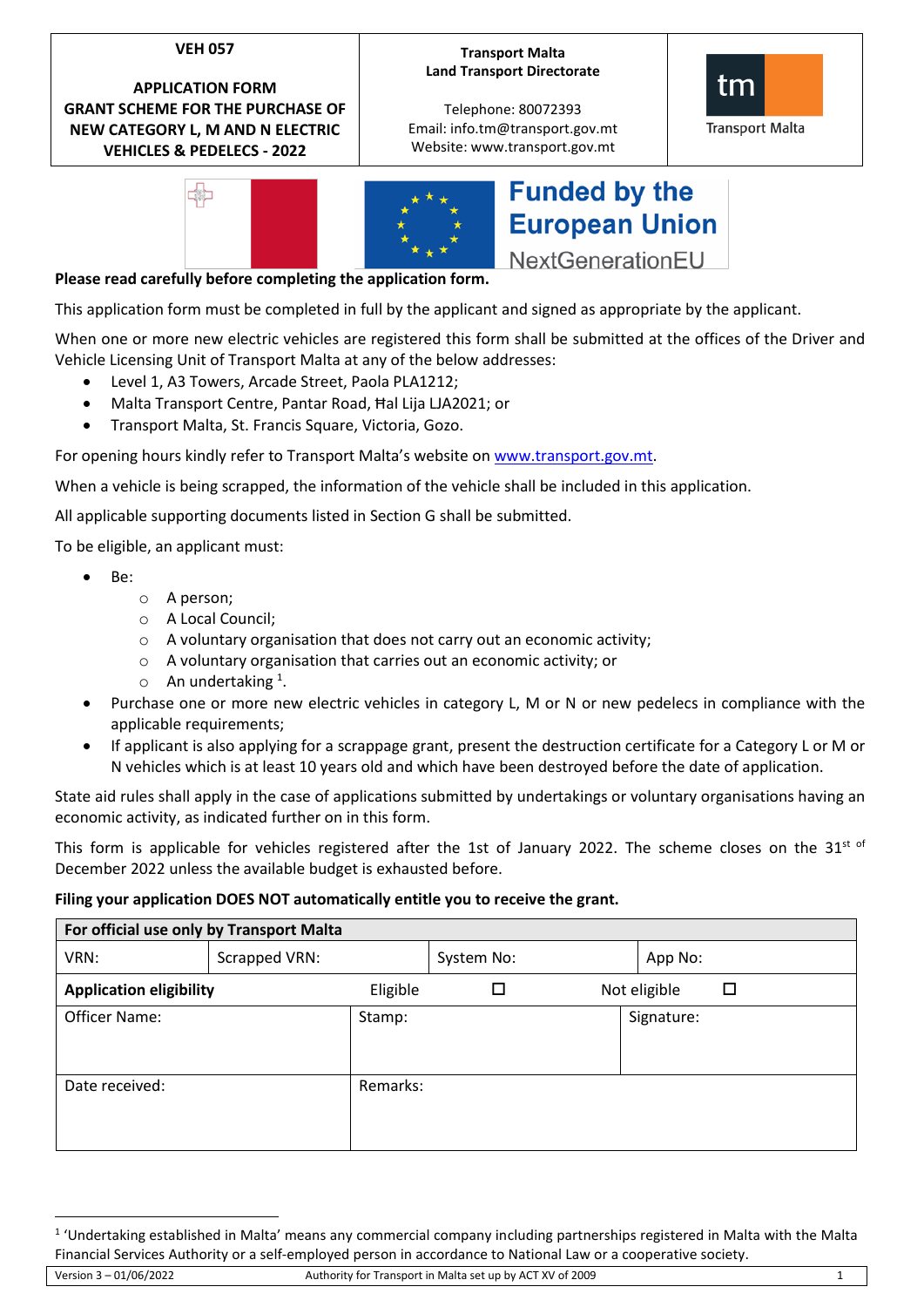# **Grant details**

**The total grant amount issued to applicants for any of these grants shall not exceed the purchase price of the new electric vehicle or pedelec.**

**Grant amounts to be paid for each electric vehicle purchased by persons residing in Malta, Local Councils or Voluntary Organisations which do not carry out any economic activity within the meaning of Article 170 TFEU, subject to the applicable eligibility criteria.**

| <b>Category of new Electric Vehicle</b> | <b>Grant Amount</b>                      |
|-----------------------------------------|------------------------------------------|
| M1 (Car) / N1 (Van)                     | €11,000                                  |
| M2 (Minibus) / N2 (Small Truck)         | 40% of Invoice value, capped at €40,000  |
| M3 (Coach) / N3 (Truck)                 | 40% of Invoice value, capped at €250,000 |

**NOTE**: Invoice value is the value of the vehicle being registered, as indicated in the respective invoice.

**Grant amounts to be paid for each vehicle registered by undertakings established in Malta or Voluntary Organisations which carry out an economic activity within the meaning of Article 107 TFEU, subject to the applicable eligibility criteria.**

| <b>Category of new</b><br><b>Electric Vehicle</b> | No. of<br>vehicles | Small Enterprise <sup>1</sup> | <b>Medium</b><br>Enterprise <sup>2</sup> | Large Enterprise <sup>3</sup>                                             | <b>Capping</b> |
|---------------------------------------------------|--------------------|-------------------------------|------------------------------------------|---------------------------------------------------------------------------|----------------|
| $M1$ (Car)                                        | Up to $10#$        |                               | €11,000 per vehicle. *                   |                                                                           | N/A            |
| $\vert$ 2   N1 (Van)                              |                    |                               |                                          | More than $10^{\#}$ 65% of investment 55% of investment 45% of investment | €40,000        |
|                                                   |                    | costs **                      | $costs$ **                               | costs.**                                                                  | per vehicle.   |
| $3$ M2 (Minibus)                                  | N/A                |                               |                                          | 65% of investment 55% of investment 45% of investment                     | €40,000        |
| N <sub>2</sub> (Small Truck)                      |                    | costs.**                      | costs.**                                 | $costs.**$                                                                | per vehicle.   |
| M3 (Coach)                                        |                    |                               |                                          | 65% of investment 55% of investment 45% of investment                     | €250,000       |
| N3 (Truck)                                        | N/A                | $costs.**$                    | lcosts.**                                | $costs.$ **                                                               | per vehicle.   |

**NOTE**: Investment costs are the difference between the cost of the electric vehicle being registered and that of an equivalent vehicle with a conventional internal combustion engine.

# Indicative number of vehicles for the application of the De Minimis and GBER State Aid Rules.

\* De Minimis Regulations apply.

\*\* General Block Exemption Regulation (GBER) applies, except for undertakings active in the fishery and aquaculture sector in which case the applicable de minimis Regulation shall apply.

1 'small enterprise' means an enterprise which employs fewer than 50 persons and whose annual turnover and/or annual balance sheet total does not exceed 10 million Euro;

<sup>2</sup> 'medium enterprise' means an enterprise which employs fewer than 250 persons and which has an annual turnover not exceeding 50 million Euro, and/or an annual balance sheet total not exceeding 43 million Euro, and which is not a small enterprise.

<sup>3</sup> 'large enterprise' means an enterprise which is not a medium or small enterprise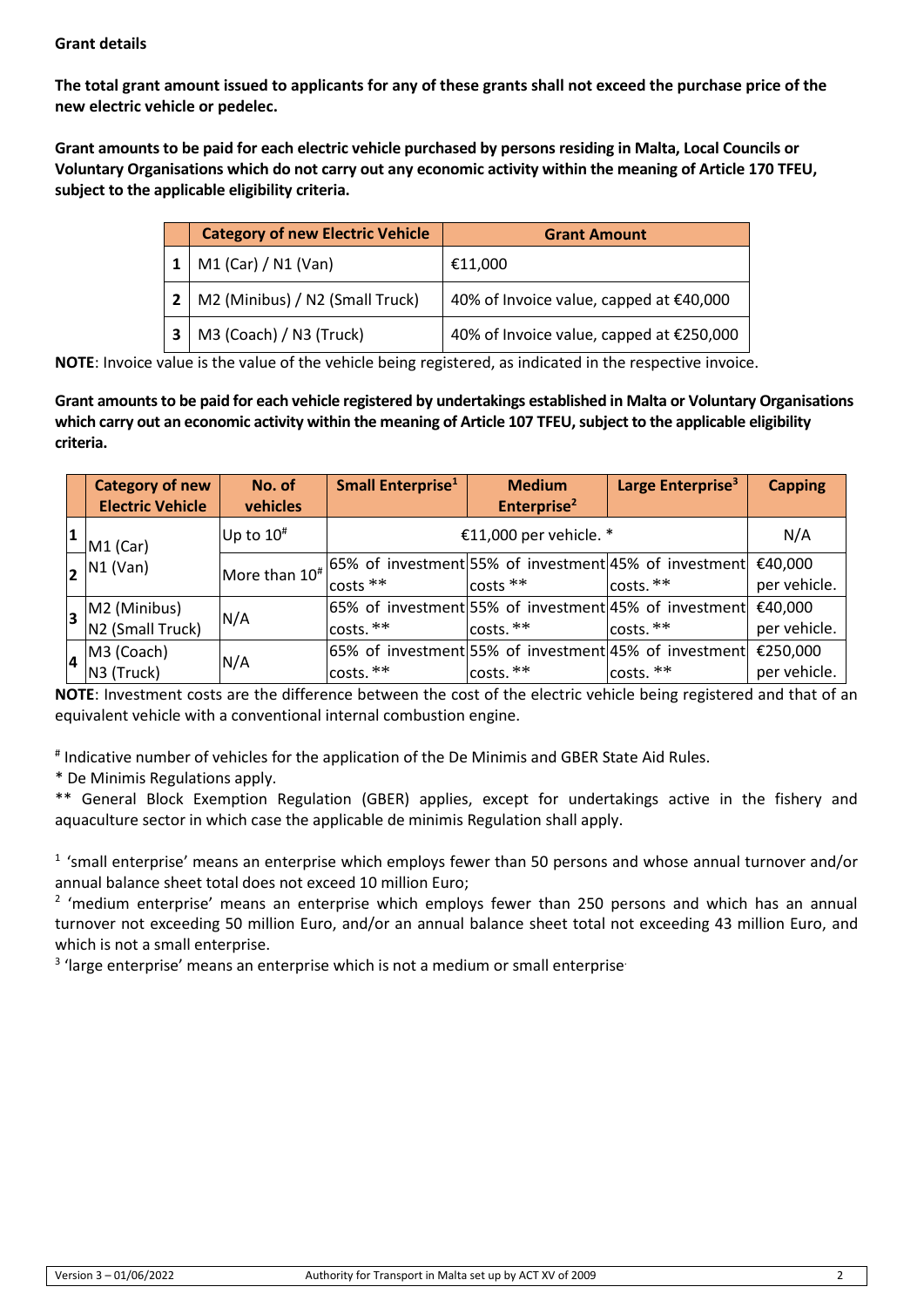**Grant amounts to be paid for each electric Category L vehicle or pedelec purchased by any applicant, subject to the applicable eligibility criteria.**

|                         | <b>Type of vehicle</b>                                                    | <b>Vehicle Sub-</b><br>Category | <b>Grant</b><br>amount     |  |
|-------------------------|---------------------------------------------------------------------------|---------------------------------|----------------------------|--|
| $\mathbf{1}$            | -Pedelecs                                                                 | not                             | €500                       |  |
| $\overline{2}$          | -Cargo Pedelecs                                                           | applicable                      |                            |  |
|                         | -Powered cycles                                                           | $\bullet$ L1e-A                 |                            |  |
| $\overline{\mathbf{3}}$ | -Two-wheel mopeds;                                                        | $\bullet$ L1e-B                 | €2,000 but                 |  |
|                         | -Light quadricycles or quadri-mobiles.                                    | $\bullet$ L6e                   | not more                   |  |
|                         | -Low performance motorcycle;                                              | $\bullet$ L3e-A1                | than 80% of<br>the invoice |  |
| $\overline{\mathbf{A}}$ | -Low-performance two-wheel motorcycle with side-car.                      | $\bullet$ L4e-A1                |                            |  |
|                         | -Powered Tricycle with power not exceeding 15kW.                          | $\bullet$ L5e                   | price.                     |  |
| 5                       | -Medium performance motorcycle;                                           | $\bullet$ L3e-A2                |                            |  |
|                         | -Medium-performance two-wheel motorcycle with side-car.                   | $\bullet$ L4e-A2                |                            |  |
|                         | -Three-wheel mopeds for passenger transport and utility (cargo) purposes; | $\bullet$ L2e                   |                            |  |
| 6                       | -High-performance motorcycle;                                             | $\bullet$ L3e-A3                | 25% of CIF,                |  |
|                         | -High-performance two-wheel motorcycle with side-car.                     | $\bullet$ L4e-A3                | capped at                  |  |
| $\overline{\mathbf{z}}$ | -Powered Tricycle with power exceeding 15kW.                              | $\bullet$ L5e                   | €6,000.                    |  |
| 8 <sup>1</sup>          | -Heavy quadricycles or quadri-mobiles                                     | $\bullet$ L7e                   |                            |  |

**Grant amounts to be paid when a vehicle in scrapped in conjunction with any other grant for the purchase of an electric vehicle.**

|              | <b>Category of Scrapped</b>  |              | <b>Place of Registration of Scrapped Vehicle</b> |
|--------------|------------------------------|--------------|--------------------------------------------------|
|              | <b>Vehicle</b>               | <b>Malta</b> | Gozo*                                            |
| 1            | L (Motorcycles)              | €500         | €500                                             |
| $\mathbf{2}$ | M1 (Car) or N1 (Van)         | €1,000       | €2,000                                           |
| 3            | M2 (Minibus)                 | €20,000      | €21,000                                          |
| 4            | N <sub>2</sub> (Small Truck) | €5,000       | €6,000                                           |
| 5            | M3 (Coach)                   | €30,000      | €31,000                                          |
| 6            | N3 (Truck)                   | €10,000      | €11,000                                          |

\* Vehicle must have been registered, garaged, or licensed in Gozo prior to the 11th of October 2021.

**NOTE1**: The applicable de minimis Regulation and the respective de minimis thresholds shall apply when scrappage grants are issued to **undertakings established in Malta** or **voluntary organisations which carry out any economic activity within the meaning of Article 107 TFEU**.

**NOTE2:** In order to be eligible for this scrappage scheme, the deregistered vehicle shall be from the same or lower category as the new Electric Vehicle being registered. However, when an applicant registers a new category L vehicle, the applicant may deregister a vehicle from category L or M1 or N1 and still be eligible for the scrappage scheme grant.

**NOTE3:** Deregistered vehicles which had benefitted from the provisions of S.L.65.24 shall not be eligible for this scrappage scheme.

**NOTE4:** Vehicles must be scrapped at Authorised Treatment Facilities approved in compliance with the Waste Management (End of Life) Regulations – S.L.549.36.

**GENERAL NOTE**: The grant amounts applicable for special purpose vehicles (SP1) shall be established based on the vehicle's maximum permissible mass and the corresponding limits for Category N vehicles.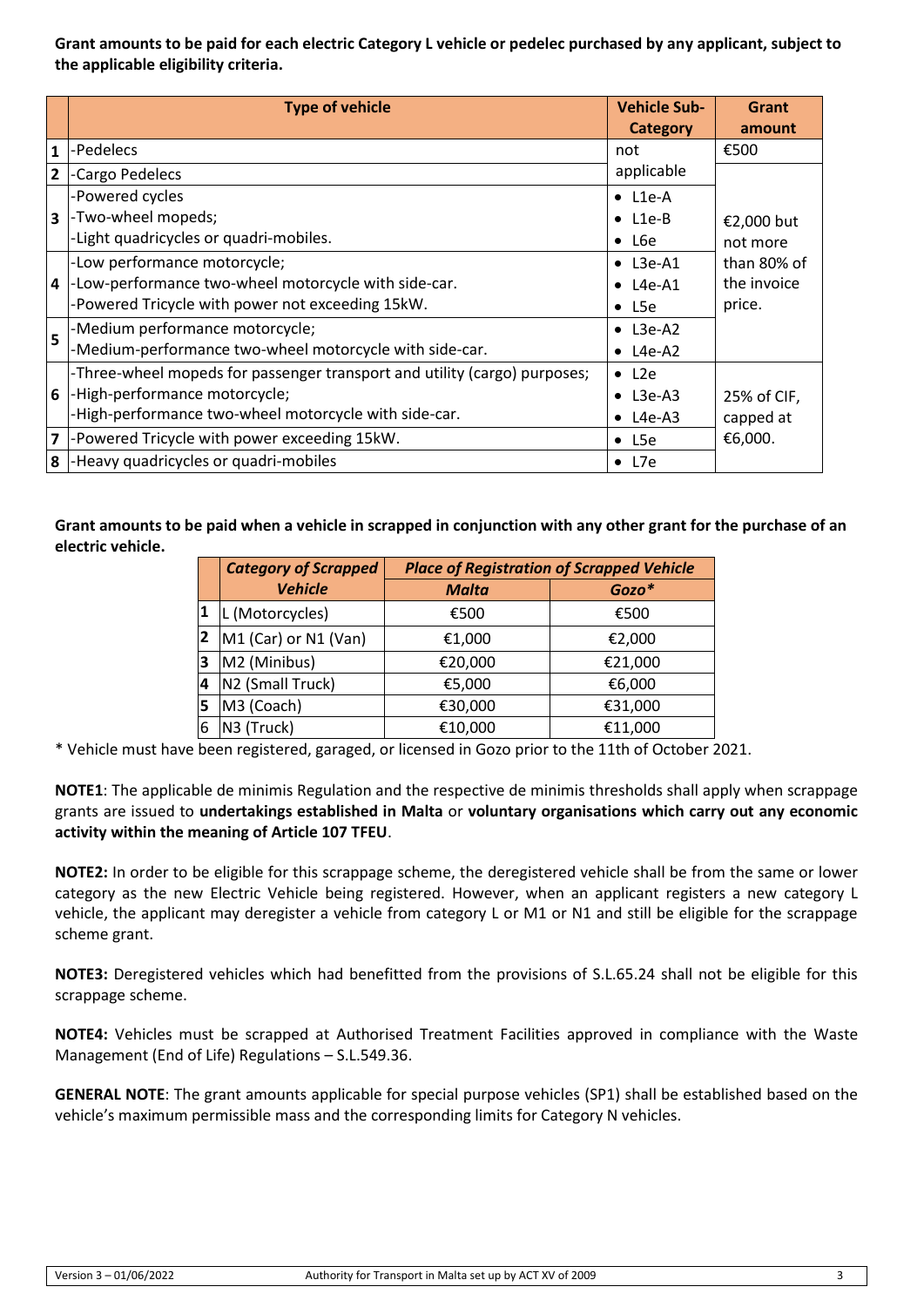#### **SECTION A – Applicant's details**

*If application is submitted by a natural person residing in Malta, enter below the details of the applicant.*

| Identity card number: |                 |
|-----------------------|-----------------|
| Name and Surname      |                 |
| Date of Birth:        |                 |
| Address:              |                 |
| Post Code:            |                 |
| Phone number 1:       | Phone number 2: |
| Email Address:        |                 |

*If application is submitted by a Local Council, an undertaking established in Malta, or a Voluntary Organisation, enter below the details of the entity and of its authorised representative.*

| Undertaking Registration No*:       |                                                          | VAT Number:        |  |
|-------------------------------------|----------------------------------------------------------|--------------------|--|
| Name of Entity:                     |                                                          |                    |  |
| No. of Employees*:                  |                                                          | Annual Turnover:** |  |
| * Not applicable for Local Councils | ** Only for applications subject to GBER State Aid Rules |                    |  |

| Identity card number: |                 |
|-----------------------|-----------------|
| Name and Surname      |                 |
| Date of Birth:        |                 |
| Address:              |                 |
| Post Code:            |                 |
| Phone number 1:       | Phone number 2: |
| Email Address:        |                 |

*- For applications submitted by undertakings established in Malta, the below details are needed for each Ultimate Beneficial Owner (UBO). A UBO certificate issued by MBR or MFSA must also be submitted with this form. - In the case of multiple UBOs, attach a document to this form listing the below details for each UBO.*

Identity card number: Name and Surname: Date of Birth: Address: Post Code: Phone number 1: Phone number 2: Email Address:

**NOTE:** Transport Malta reserves the right to carry out any necessary checks and actions based on the information provided under this section to confirm compliance with all relevant regulations.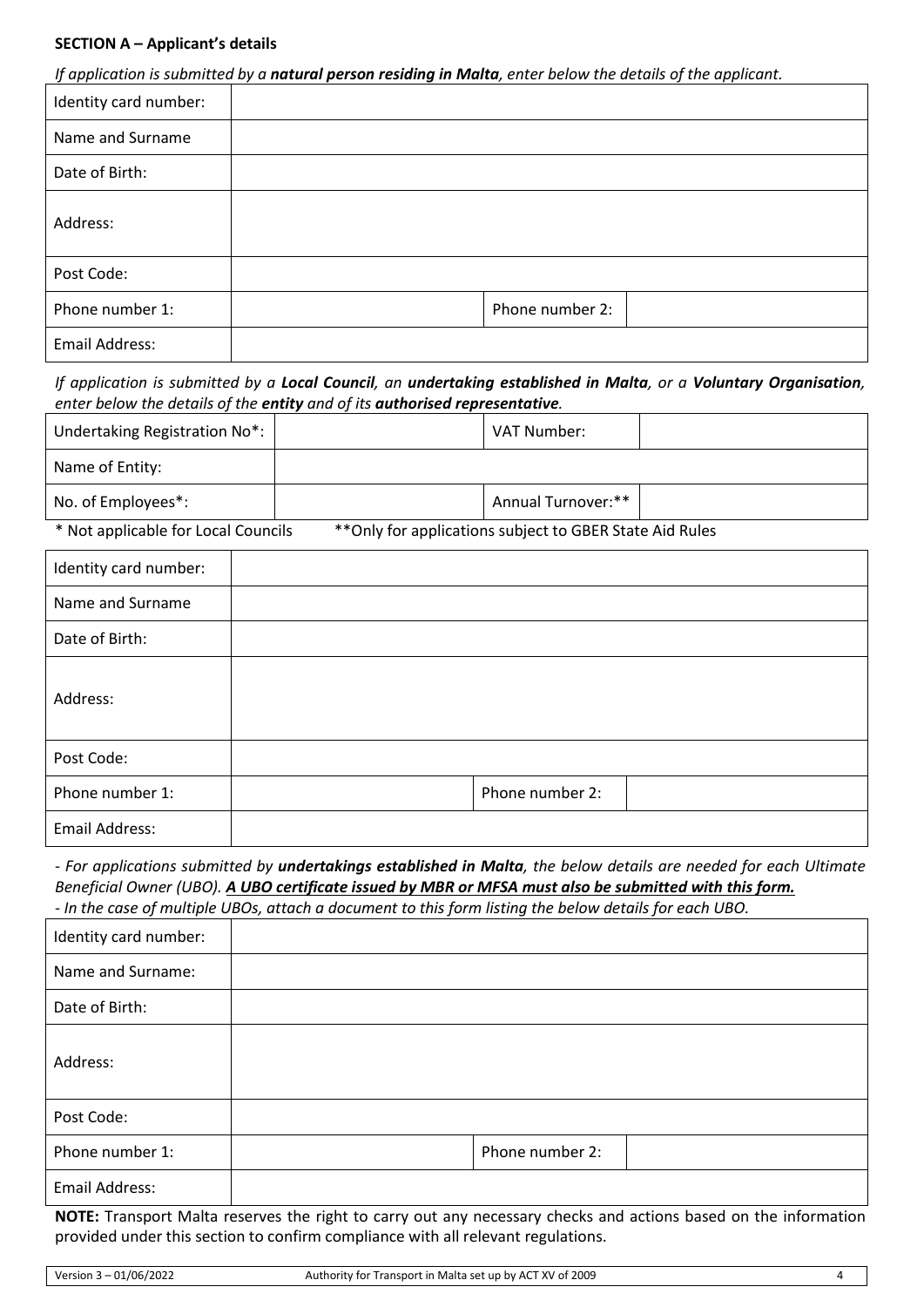#### **SECTION B – Bank Account Details for payment of grant**

| <b>Bank Name:</b> |  |  |  |  |  |  |  |  |  |  |  |  |  |  |  |  |
|-------------------|--|--|--|--|--|--|--|--|--|--|--|--|--|--|--|--|
| IBAN No.:         |  |  |  |  |  |  |  |  |  |  |  |  |  |  |  |  |
| Swift Code:       |  |  |  |  |  |  |  |  |  |  |  |  |  |  |  |  |

# **SECTION C – Details of the electric vehicle where only 1 vehicle is being registered for personal use or under the De Minimis State Aid Regulations.**

| System number:               |                  |                      |                  |  |  |  |  |
|------------------------------|------------------|----------------------|------------------|--|--|--|--|
| Registration number:         |                  |                      |                  |  |  |  |  |
| Brand:                       |                  |                      |                  |  |  |  |  |
| Model:                       |                  |                      |                  |  |  |  |  |
| Year of Manufacture:         |                  |                      |                  |  |  |  |  |
| Date of Registration:        |                  |                      |                  |  |  |  |  |
| (Date of Purchase in case of |                  |                      |                  |  |  |  |  |
| Pedelecs)                    |                  |                      |                  |  |  |  |  |
|                              | $\Box$ Pedelec   | $\Box$ Cargo Pedelec |                  |  |  |  |  |
|                              | $\square$ L1e-A  | $\square$ L1e-B      | $\Box$ L2e       |  |  |  |  |
|                              | $\square$ L3e-A1 | $\square$ L3e-A2     | $\square$ L3e-A3 |  |  |  |  |
| Category of vehicle being    | $L4e-A1$         | $\Box$ L4e-A2        | $\square$ L4e-A3 |  |  |  |  |
| registered.                  | $\Box$ L5e       | $\Box$ L6e           | $\Box$ L7e       |  |  |  |  |
|                              | $\square$ M1     | $\square$ M2         | $\square$ M3     |  |  |  |  |
|                              | $\Box$ N1        | $\Box$ N2            | $\square$ N3     |  |  |  |  |
|                              | $\square$ SP1    | $\square$ SP2        |                  |  |  |  |  |

## **SECTION D – Details of the Category L or M1 or N1 Vehicle being scrapped at an authorised treatment facility**

| System number:             |                                       |                        |                        |               |
|----------------------------|---------------------------------------|------------------------|------------------------|---------------|
| Registration number:       |                                       |                        |                        |               |
| Brand:                     |                                       |                        |                        |               |
| Model:                     |                                       |                        |                        |               |
| Category:                  | $\Box$ 1<br>$\square$ M1<br>$\Box$ N1 | $\Box$ M2<br>$\Box$ N2 | $\Box$ M3<br>$\Box$ N3 | $\square$ SP1 |
| Year of Manufacture:       |                                       |                        |                        |               |
| Date of Destruction:       |                                       |                        |                        |               |
| Date of Deregistration:    |                                       |                        |                        |               |
| <b>Treatment Facility:</b> |                                       |                        |                        |               |

**NOTE:** The scrapped vehicles MUST be registered on the applicant's name before the date of destruction.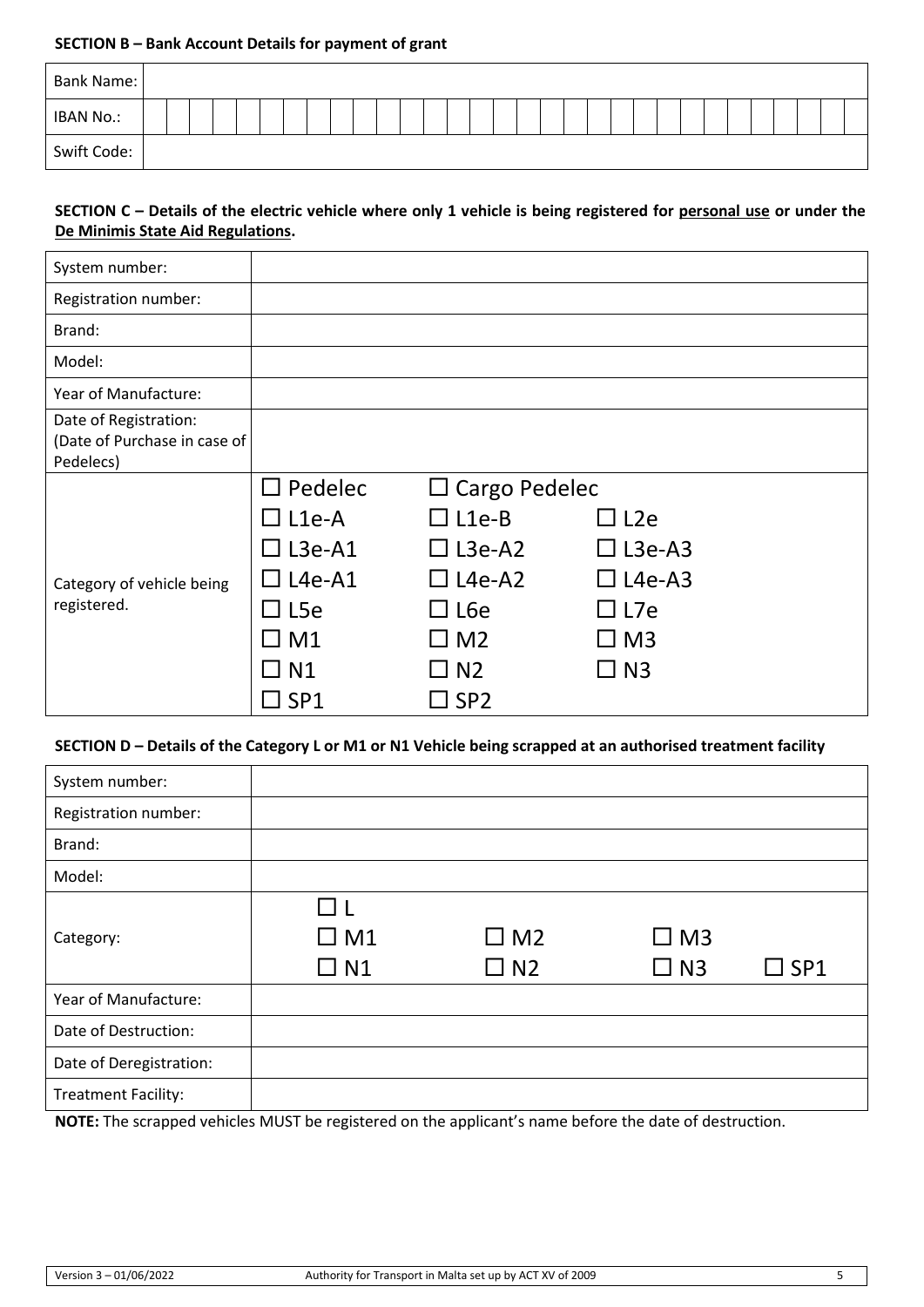List No. \_\_\_\_\_\_\_ of \_\_\_\_\_\_\_\_

SECTION E - Details of the electric vehicles being registered in the case of applications subject to State Aid Rules under the General Block Exemptions Regulations - GBER. **(Attached multiple copies of this form if more than 10 vehicles are being registered).**

|                         | No. System No. | <b>VRN</b> | <b>Brand &amp; Model</b> | <b>NOV</b><br>Date of<br>Category |  | <b>Invoice Value</b> | <b>Equivalent ICE Vehicle</b> | Value of Equivalent |         |  |  |
|-------------------------|----------------|------------|--------------------------|-----------------------------------|--|----------------------|-------------------------------|---------------------|---------|--|--|
|                         |                |            |                          |                                   |  | Registration         |                               |                     | Vehicle |  |  |
| 1                       |                |            |                          |                                   |  |                      |                               |                     |         |  |  |
|                         |                |            |                          |                                   |  |                      |                               |                     |         |  |  |
| $\overline{2}$          |                |            |                          |                                   |  |                      |                               |                     |         |  |  |
|                         |                |            |                          |                                   |  |                      |                               |                     |         |  |  |
|                         |                |            |                          |                                   |  |                      |                               |                     |         |  |  |
| <sub>3</sub>            |                |            |                          |                                   |  |                      |                               |                     |         |  |  |
|                         |                |            |                          |                                   |  |                      |                               |                     |         |  |  |
| $\overline{4}$          |                |            |                          |                                   |  |                      |                               |                     |         |  |  |
|                         |                |            |                          |                                   |  |                      |                               |                     |         |  |  |
| $\overline{5}$          |                |            |                          |                                   |  |                      |                               |                     |         |  |  |
|                         |                |            |                          |                                   |  |                      |                               |                     |         |  |  |
|                         |                |            |                          |                                   |  |                      |                               |                     |         |  |  |
| $\overline{6}$          |                |            |                          |                                   |  |                      |                               |                     |         |  |  |
|                         |                |            |                          |                                   |  |                      |                               |                     |         |  |  |
| $\overline{7}$          |                |            |                          |                                   |  |                      |                               |                     |         |  |  |
|                         |                |            |                          |                                   |  |                      |                               |                     |         |  |  |
|                         |                |            |                          |                                   |  |                      |                               |                     |         |  |  |
| $\overline{\mathbf{8}}$ |                |            |                          |                                   |  |                      |                               |                     |         |  |  |
|                         |                |            |                          |                                   |  |                      |                               |                     |         |  |  |
| $\overline{9}$          |                |            |                          |                                   |  |                      |                               |                     |         |  |  |
|                         |                |            |                          |                                   |  |                      |                               |                     |         |  |  |
|                         |                |            |                          |                                   |  |                      |                               |                     |         |  |  |
| 10                      |                |            |                          |                                   |  |                      |                               |                     |         |  |  |
|                         |                |            |                          |                                   |  |                      |                               |                     |         |  |  |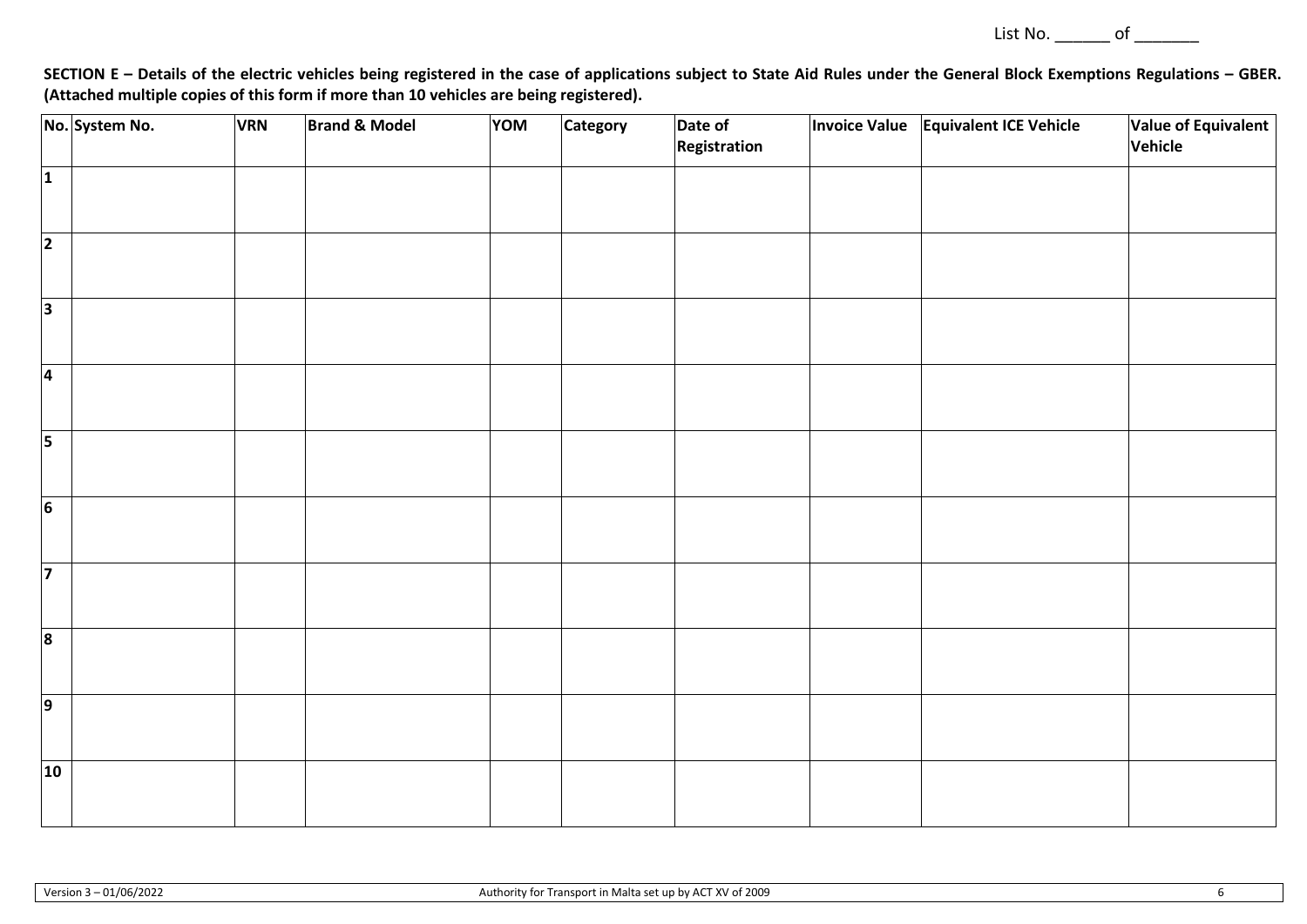### **SECTION F – Declaration**

# *Where a fraudulent claim arises, Transport Malta may institute criminal proceedings against those responsible. In the event of an incorrect payment of a claim, Transport Malta reserves the right to recover funds paid in error.*

I hereby declare that the vehicle, the details of which appear under Section C hereof is registered on my behalf or on the Local Council, undertaking or voluntary organisation the I represent.

I understand and accept that if I transfer the electric vehicle or pedelec to third parties before the expiry of a thirtysix-month period from date of first registration, I shall have to refund the grant in whole to the Authority.

I hereby also declare that the statements made, and information given in this application, are true and correct. I understand that giving false or misleading information in connection with this application is a serious offence.

| Full Name (in capital letters): |  |
|---------------------------------|--|
| Signature:                      |  |
| Date:                           |  |

# **SECTION G – Supporting documents to present with application**

Certificate of destruction issued on the name of the applicant by an authorised treatment facility in compliance with the Waste Management (End of Life Regulations) - S.L. 549.36.

In the case of an undertaking:

- a certified true copy of the Registration Certificate or VAT certificate; and
- a certificate confirming the undertaking's Ultimate Beneficiary Owner (UBO) issued by MBR (may be ordered at [orders.mbr@mbr.mt\)](mailto:orders.mbr@mbr.mt) or downloaded from MFSA webiste in the case of a trust.
- In the case of multiple UBOs, a separate document listing the details for each UBO.

In the case of self-employed or a cooperative society, a certified true copy of the VAT certificate.

In the case of a voluntary organisation, a certified true copy of certificate issued by the Malta Council for Voluntary Service.

In the case where an application is being submitted for more than 10 electric vehicles, one or more extra copies of page 6 of this form listing the details of the vehicles.

State Aid Declaration Form VEH71 in case of an application under the De Minimis State Aid Regulation. **NOTE:** Scrappage grants are only issued under the De Minimis State Aid Regulations. Therefore applications under GBER that include the scrappage of one or more vehicles must also be accompanied with a VEH71.

In the case of Pedelecs:

- An Invoice (including make, model and serial number);
- A Fiscal Vat Receipt;
- Copy of Type Approval certificate; and
- Transport Malta Technical Unit Inspection form.